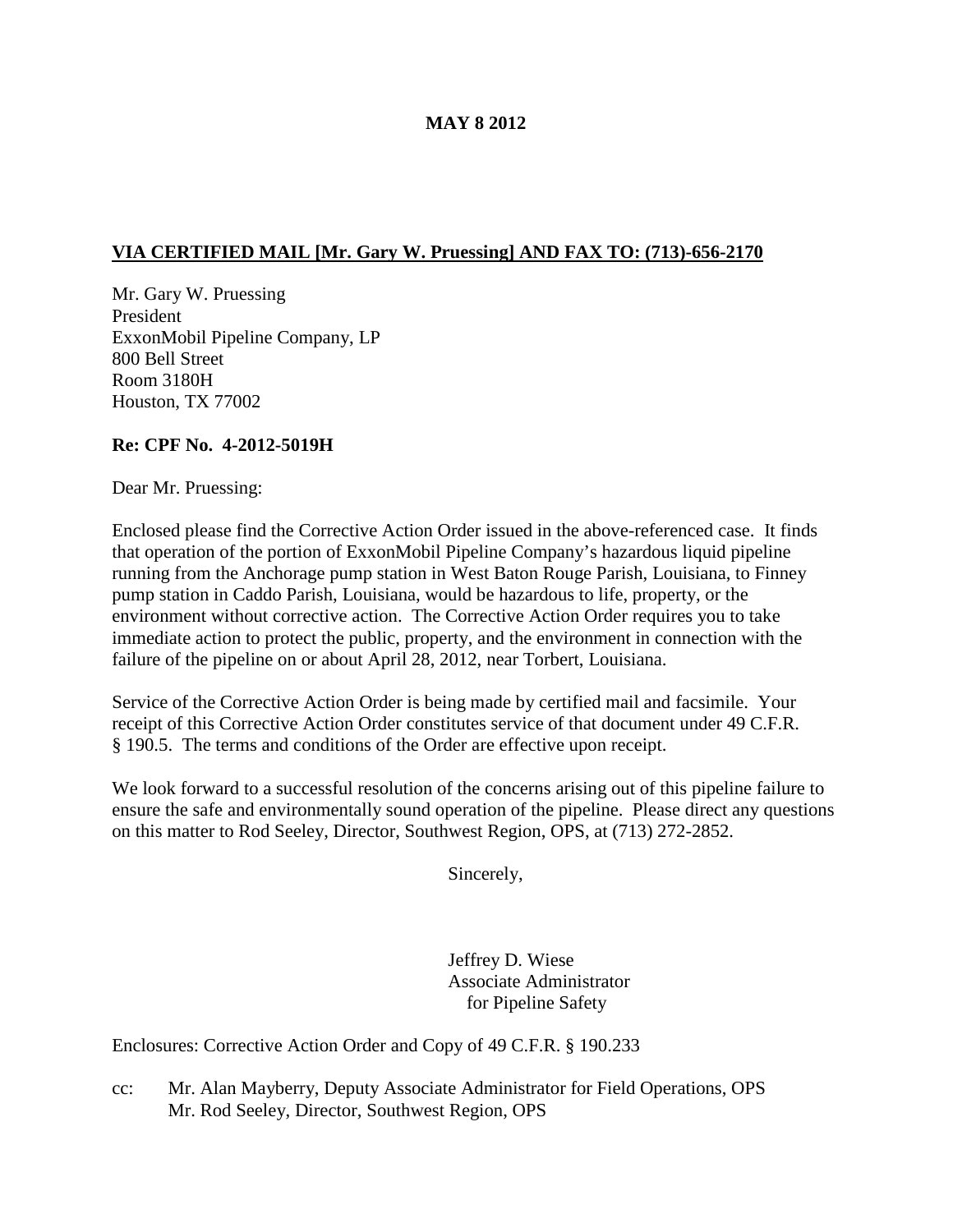# **U.S. DEPARTMENT OF TRANSPORTATION PIPELINE AND HAZARDOUS MATERIALS SAFETY ADMINISTRATION OFFICE OF PIPELINE SAFETY WASHINGTON, D.C. 20590**

**)**

**)**

**)**

**In the Matter of ) ExxonMobil Pipeline Company, LP, ) CPF No. 4-2012-5019H**

**\_\_\_\_\_\_\_\_\_\_\_\_\_\_\_\_\_\_\_\_\_\_\_\_\_\_\_\_\_\_\_\_\_\_\_\_**

**\_\_\_\_\_\_\_\_\_\_\_\_\_\_\_\_\_\_\_\_\_\_\_\_\_\_\_\_\_\_\_\_\_\_\_\_)**

### **CORRECTIVE ACTION ORDER**

### **Purpose and Background**

**Respondent. )**

This Corrective Action Order (Order) is being issued under 49 U.S.C. § 60112 to ExxonMobil Pipeline Company, LP (EMPCO or Respondent), the operator of a hazardous liquid pipeline running from the company's Anchorage pump station in West Baton Rouge Parish, Louisiana, to its Finney pump station in Caddo Parish, Louisiana, known as Segments 3 and 4 of the North System within the Brass Area Unit (Affected Pipeline). This Order finds that operation of the Affected Pipeline without corrective action is or would be hazardous to life, property, or the environment and requires Respondent to take immediate action to ensure the safe and environmentally sound operation of the pipeline.

On or about April 28, 2012, Respondent experienced a failure on the Affected Pipeline requiring shut down and reported a crude oil spill to the National Response Center (NRC) the following day after identifying the failure site near the town of Torbert, Louisiana (Failure). Respondent currently estimates the volume of the oil spill to be approximately 1891 barrels.

Pursuant to 49 U.S.C. § 60117, the Pipeline and Hazardous Materials Safety Administration (PHMSA), Office of Pipeline Safety (OPS), initiated an investigation of the Failure. OPS determined that the release originated from the Affected Segment, but the cause of the Failure has not yet been determined. The preliminary findings of the investigation are as follows:

### **Preliminary Findings**

• At approximately 10:40 p.m. CST on April 28, 2012, Respondent experienced a sudden pressure drop on the Affected Pipeline requiring shut down of the line. Respondent initiated steps to identify the cause of the Failure.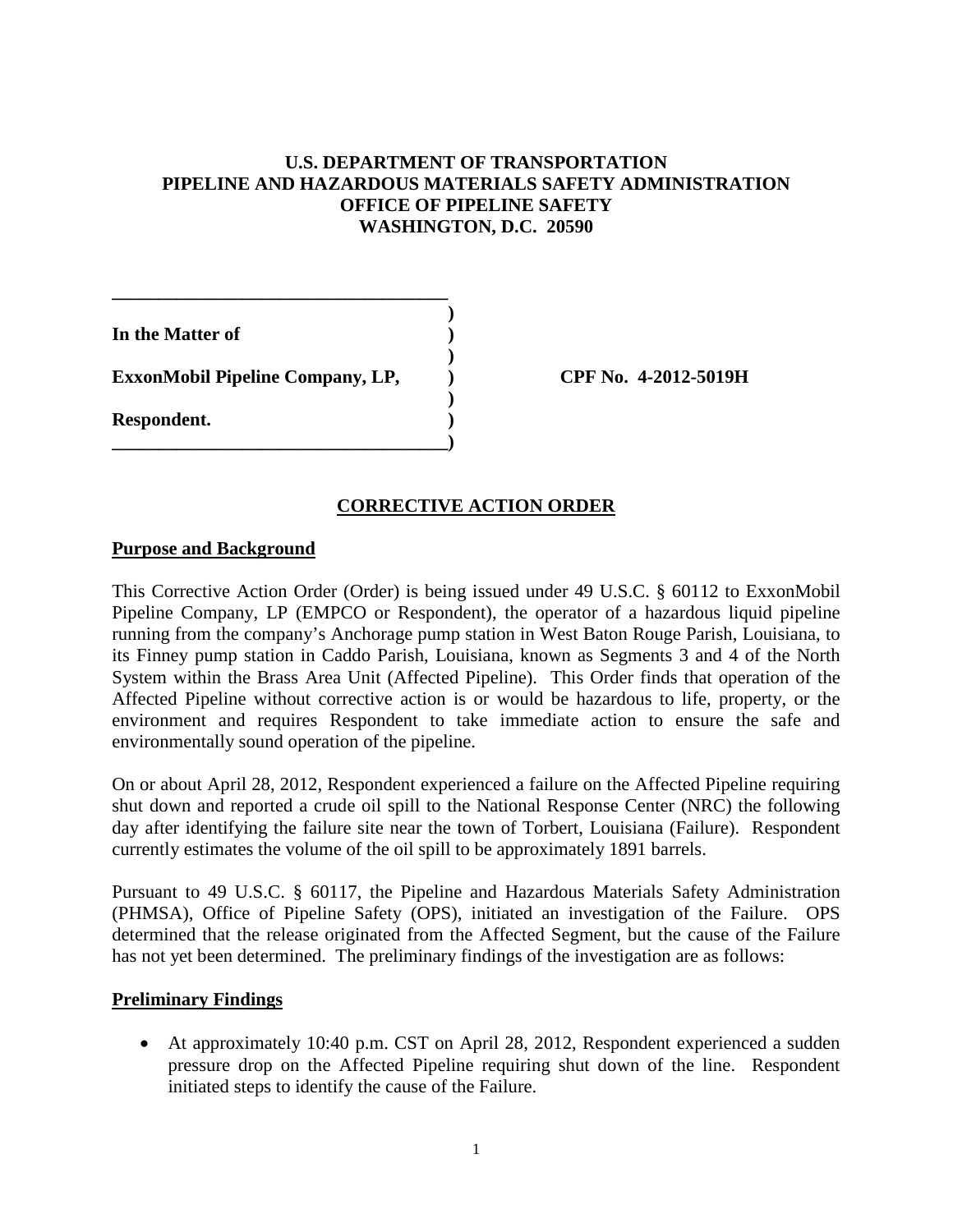- At approximately 1:50 p.m. CST on April 29, 2012, Respondent identified the failure site by ground patrol and notified the NRC of a crude oil spill at 3:19 p.m. (NRC Report No. 1010007). The Failure occurred at Station 2717+85 in Pointe Coupee Parrish, Louisiana, near the town of Torbert.
- The volume of the crude oil spill is currently estimated by Respondent to be approximately 1891 barrels. Due to the proximity of the spill area to the Intracoastal Canal, Respondent initiated surface water containment measures, including the deployment of booms.
- Following the Failure, Respondent isolated the failed pipe by closing block valves upstream and downstream of the Failure site. Respondent installed a drain tap at a low point to evacuate the crude oil that remained in the line. The portion of the line running from the Anchorage Pump Station to the Finney Pump Station, designated as Segments 3 and 4, i.e., the Affected Pipeline, remains out of service.
- The maximum operating pressure (MOP) of the Affected Pipeline is 1061 psig, as established by hydrostatic test in 2001. At the time of the Failure, the actual operating pressure of the pipeline was 969 psig.
- The operator determined that a 20% pressure reduction on Segment 1 (from the St. James pump station to the Anchorage pump station), Segment 2 (from the Anchorage pump station to the Krotz Springs pump station), and Segment 5 (from the Finney pump station to the Mid Valley pump station) of the North System was appropriate.
- On May 7, 2012, Respondent excavated the Failure site and removed the section of pipe containing the Failure origin. The preliminary visual inspection by OPS at the scene indicated the presence of a 17-foot-long rupture along the longitudinal seam at the 12 o'clock position. The failed pipe section is being transported to a metallurgist for failure analysis.
- Respondent deployed absorbent padding and vacuum trucks to begin removal of the spilled oil and initiated soil removal and remediation actions.
- The cause of the Failure is unknown and the investigation is ongoing.
- Due to its proximity to public roads and various surface waters, including drainage channels, streams, and the Intracoastal Canal, portions of the Affected Pipeline are in areas that could affect High Consequence Areas (HCA), as defined in 49 C.F.R. § 195.450, and the pipe at the Failure site is subject to the Integrity Management Program requirements of 49 C.F.R. § 195.452.
- The 22-inch diameter portion of the Affected Pipeline was constructed in 1956 of 0.312inch wall thickness, grade X52 pipe with an electric resistance welded (ERW) seam. It was manufactured by Youngstown Steel and has a coal tar enamel coating and an impressed-current cathodic protection system.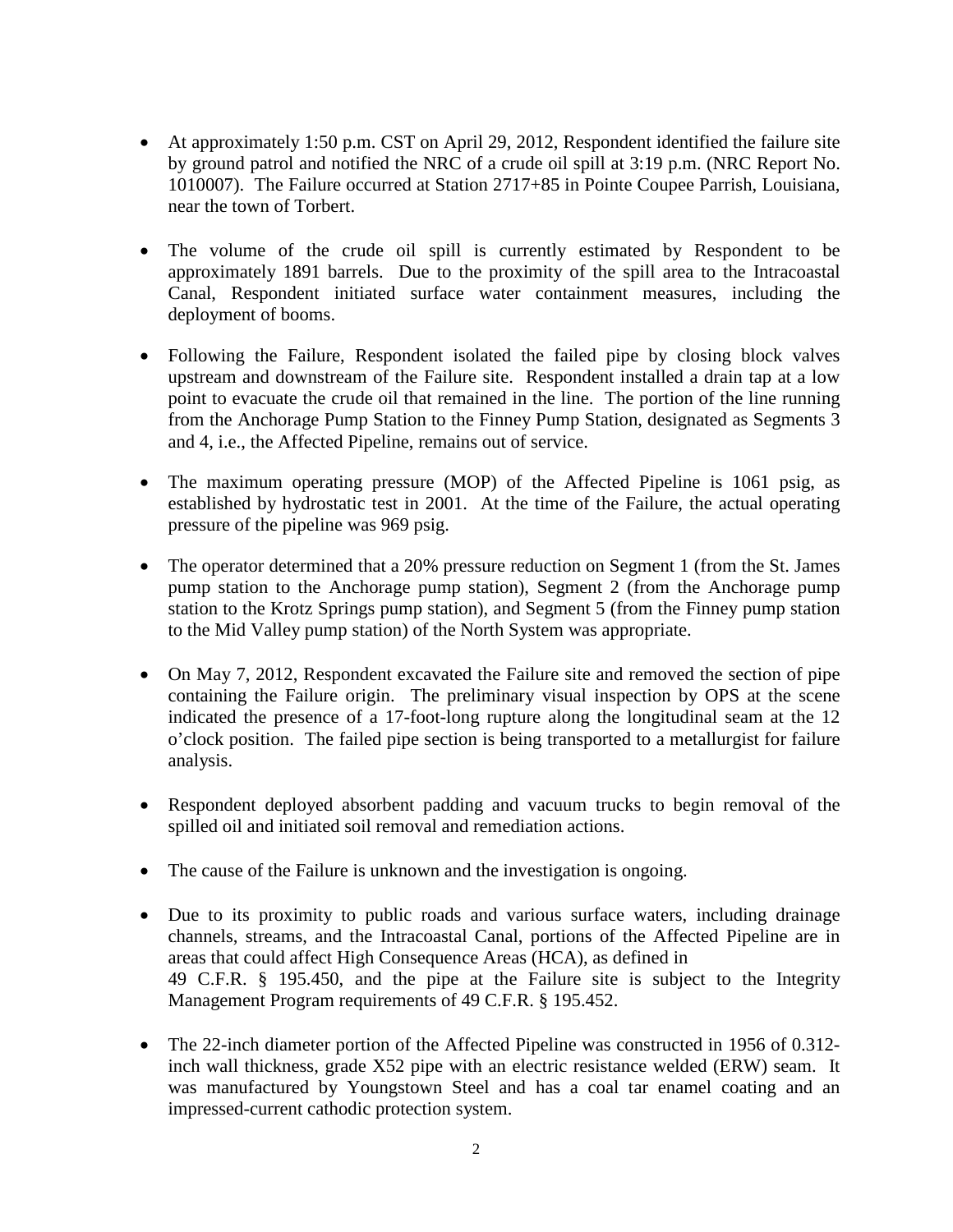- The Affected Pipeline is part of Respondent's pipeline system known as the North System within the Brass Area Unit. The Affected Pipeline consists of approximately 198.8 miles of pipe transporting crude oil and refined petroleum products across Louisiana and Texas.
- The most recent internal assessment of the Affected Pipeline occurred in 2007. The operator reported that this assessment did not reveal any anomalies requiring corrective action.
- EMPCO is an affiliate of ExxonMobil Pipeline Company, LP, and transports over 2.7 million barrels of crude oil and refined products every day through over 8000 miles of pipelines. $1$

# **Determination of Necessity for Corrective Action Order and Right to Hearing**

Under 49 U.S.C. § 60112 and 49 C.F.R. § 190.233, the Associate Administrator for Pipeline Safety (Associate Administrator) may issue a corrective action order after providing reasonable notice and the opportunity for a hearing if he finds that a particular pipeline facility is or would be hazardous to life, property, or the environment. The terms of such an order may include the suspended or restricted use of a pipeline facility, physical inspection, testing, repair, replacement, or any other action as appropriate. The Associate Administrator may also issue a corrective action order without providing any notice or the opportunity for a hearing if he finds that a failure to do so expeditiously will result in likely serious harm to life, property or the environment. The opportunity for a hearing will be provided as soon as practicable after the issuance of the CAO in such cases.

After evaluating the preliminary findings, I find that the continued operation of the Affected Pipeline without corrective measures would be hazardous to life, property, and the environment. Additionally, having considered the age of the pipe, the manufacture of the pipe, the circumstances surrounding the Failure, the proximity of the pipeline to populated areas, public roadways, HCAs, and the Intracoastal Canal, the hazardous nature of the product being transported, the pressure required for transporting the material, and the ongoing investigation to determine the cause of the Failure, I find that a failure to issue this Order expeditiously to require immediate corrective action would result in likely serious harm to life, property, and the environment. Accordingly, this Corrective Action Order is being issued without prior notice and opportunity for a hearing and the terms and conditions are effective upon receipt.

Within 10 days of receipt of this Order, Respondent may request a hearing, to be held as soon as practicable, by notifying the Associate Administrator for Pipeline Safety in writing, with a copy to the Director, Southwest Region, PHMSA (Director). If a hearing is requested, it will be held telephonically or in-person in Houston, Texas.

After receiving and analyzing additional data in the course of this investigation, PHMSA may identify other corrective measures that need to be taken. Respondent will be notified of any

<span id="page-3-0"></span><sup>&</sup>lt;sup>1</sup> http://www.exxonmobilpipeline.com/USA-English/EMPCo/ourcompany.aspx (last visited May 6, 2012).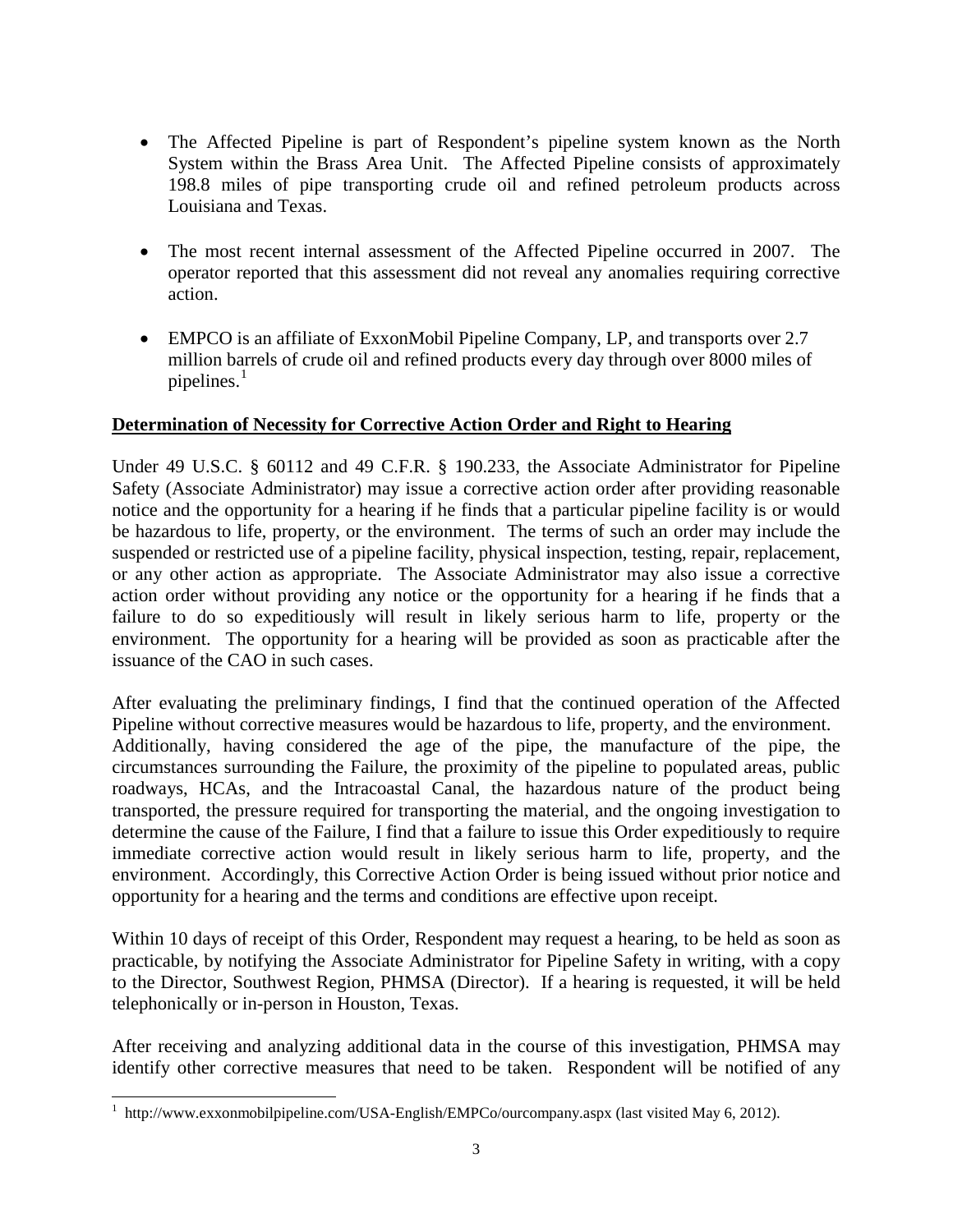additional measures required and amendment of this Order will be considered. To the extent consistent with safety, EMPCO will receive notice and an opportunity for a hearing prior to the imposition of any additional corrective measures.

## **Required Corrective Action**

Pursuant to 49 U.S.C. § 60112, EMPCO is ordered to immediately take the following corrective actions to ensure the safe operation of the Affected Pipeline:

- 1. Develop and submit a written re-start plan for prior approval of the Director. Obtain written approval from the Director prior to resuming operation of the Affected Pipeline. The restart plan must provide for adequate patrolling of the Affected Pipeline during the restart process and must include an incremental start-up, with each increment to be held for at least two hours. Include sufficient surveillance of each increment to ensure that no leaks are present when operation of the line is resumed. The restart plan must specify a daylight restart and specify advance communications with local emergency response officials.
- 2. After receiving approval from the Director to restart the Affected Pipeline, maintain a twenty percent (20%) pressure reduction in the operating pressure of the Affected Pipeline. The operating pressure is not to exceed eighty percent (80%) of the actual operating pressure in effect immediately prior to the Failure. Submit the operating pressures for each pump station on the Affected Pipeline at the time of failure and reduced discharge pressure limits for approval by the Director in the restart plan referenced in Item 1. This pressure restriction will remain in effect until written approval to increase the pressure or return the pipeline to its pre-failure operating pressure is obtained from the Director pursuant to Item 10.
- 3. As recommended in PHMSA Advisory Bulletin 2012–06, verify the records for the Affected Pipeline relating to operating specifications for maximum operating pressure (MOP). Within 45 days of receipt of this Order, submit a report on this record verification and copies of these records to the Director.
- 4. Within 45 days of receipt of this Order, complete mechanical and metallurgical testing and failure analysis of the failed pipe, including analysis of soil samples and any foreign materials. Complete the testing and analysis as follows:

A. Document the chain-of-custody when handling and transporting the failed pipe section and other evidence from the Failure site;

B. Use the testing protocol provided by PHMSA and submit the selection of the testing laboratory to the Director for prior approval;

C. Prior to commencing the mechanical and metallurgical testing, provide the Director with the scheduled date, time, and location of the testing to allow a PHMSA representative to witness the testing; and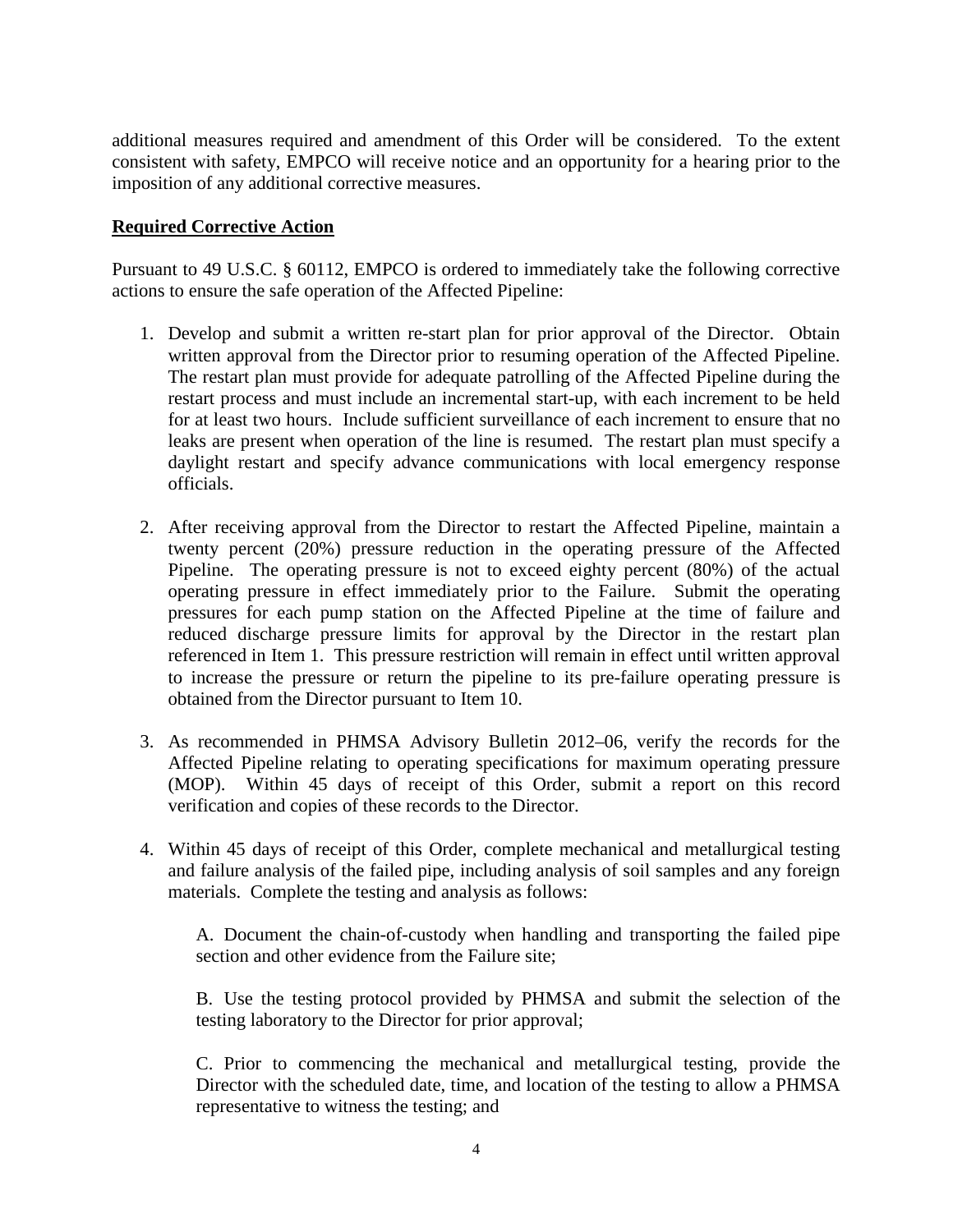D. Ensure that the testing laboratory distributes all resulting reports in their entirety (including all media), whether draft or final, to the Director at the same time as they are made available to Respondent.

- 5. Within 60 days following receipt of this Order, complete a failure analysis. Elements of the failure analysis must include but not be limited to: a scoping document of the analysis; procedures associated with failure analysis; and multiple methods used for the analysis and updates on each method as it progresses. Provide the Director with the scheduled date, time, and location of personnel interviews and document reviews to allow a PHMSA representative to attend either in person or via teleconference. The analysis must document all contributory factors and the decision-making process. Submit a final report of the failure analysis results to the Director, including any lessons learned and whether the findings are applicable to other locations beyond the Affected Pipeline but within Respondent's Brass Area Unit pipeline system.
- 6. Within 90 days following receipt of this order, submit an integrity verification and remedial work plan to the Director for approval. The plan must provide for the verification of the integrity of the Affected Pipeline and must address all factors known or suspected in the Failure. The plan must include:
	- A. Integration of the results of the metallurgical analysis performed pursuant to Item 4 above and the failure analysis required by Item 5 above with all relevant pipeline system data, including all historical repair information, construction, operating, maintenance, testing, metallurgical analysis or other third-party consultation information, and assessment data. Data-gathering activities must include a review of the failure history (including both in-service and pressure test failures) of the North System pipelines and development of a written report containing all available information regarding locations, dates, and causes of leaks and failures;
	- B. The performance of additional field testing, inspections, and evaluations to determine whether and to what extent the conditions associated with the Failure, or any other integrity-threatening conditions are present elsewhere on the Affected Pipeline. Additional in-line inspections that can reliably detect any defects similar to those that caused or were a contributing factor to the Failure and confirmatory hydrostatic testing must be considered in the plan. Include a detailed description of the criteria to be used for the evaluation and prioritization of any integrity threats and anomalies that are identified;
	- C. A detailed description of the inspection and repair criteria to be used in the evaluation and prioritization of identified integrity threats. This is to include a description of how any defects are to be graded and a schedule for repairs or replacement;
	- D. Provisions for continuing long-term periodic testing and integrity verification measures, considering the results of the analyses, inspections, and corrective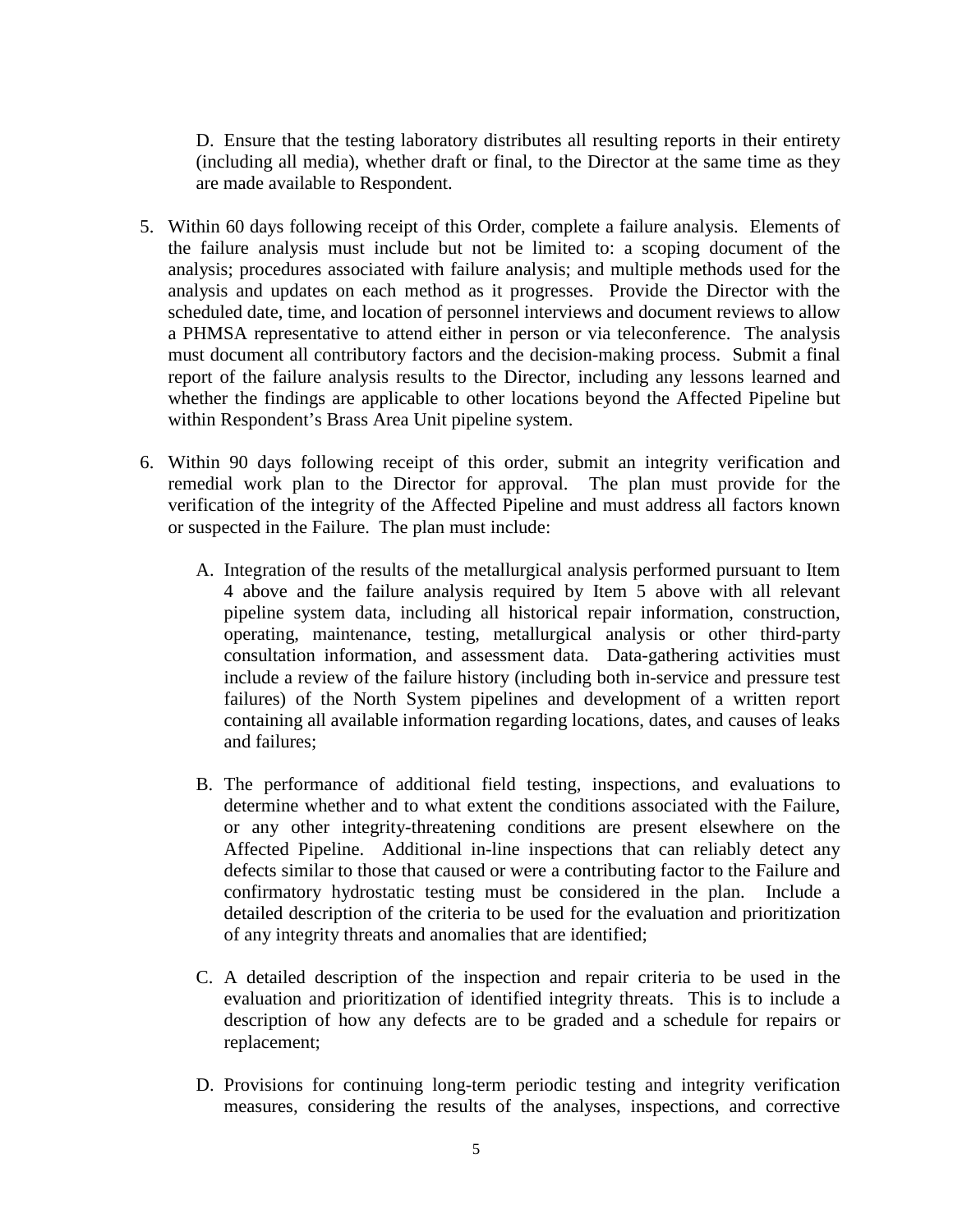measures undertaken pursuant to this Order, to ensure the ongoing safe operation of the Affected Pipeline;

- E. A proposed schedule for completion of the actions required by paragraphs A-D of this Item.
- 7. Upon approval by the Director, the integrity verification and remedial work plan becomes incorporated into this Order and shall be revised as necessary to incorporate the results of actions undertaken pursuant to this Order and whenever necessary to incorporate new information obtained during the failure investigation and remedial activities. Submit any such plan revisions to the Director for prior approval. The Director may approve plan elements incrementally.
- 8. Implement the work plan as approved by the Director, including any revisions to the plan.
- 9. Submit quarterly reports to the Director that: (1) include all available data and results of the testing and evaluations required by this Order; and (2) describe the progress of the repairs or other remedial actions being undertaken. The first quarterly report for the period from April 28, 2012, through June 31, 2012, shall be due by July 31, 2012.
- 10. The Director may allow the removal or modification of the pressure restriction set forth in Item 2 above upon receipt of a written request from Respondent demonstrating that the hazard has abated and that restoring the Affected Pipeline to its pre-failure operating pressure or established MOP is justified based on a reliable engineering analysis showing that the pressure increase is safe, considering all known defects, anomalies and operating parameters of the pipeline.

The Director may grant an extension of time for compliance with any of the terms of this Order upon a written request timely submitted demonstrating good cause for an extension.

With respect to each submission that under this Order requires the approval of the Director, the Director may: (a) approve, in whole or part, the submission; (b) approve the submission on specified conditions; (c) modify the submission to cure any deficiencies; (d) disapprove, in whole or in part, the submission, directing that Respondent modify the submission; or (e) any combination of the above. In the event of approval, approval upon conditions, or modification by the Director, Respondent shall proceed to take all actions required by the submission as approved or modified by the Director. If the Director disapproves all or any portion of the submission, Respondent shall correct all deficiencies within the time specified by the Director, and resubmit it for approval. If a resubmitted item is disapproved in whole or in part, the Director may again require Respondent to correct the deficiencies in accordance with the foregoing procedure, and the Director may otherwise proceed to enforce the terms of this Order.

Be advised that all material you submit in response to this enforcement action is subject to being made publicly available. If you believe that any portion of your responsive material qualifies for confidential treatment under 5 U.S.C. 552(b), you must provide, along with the complete original document, a second copy of the document with those portions you believe qualify for